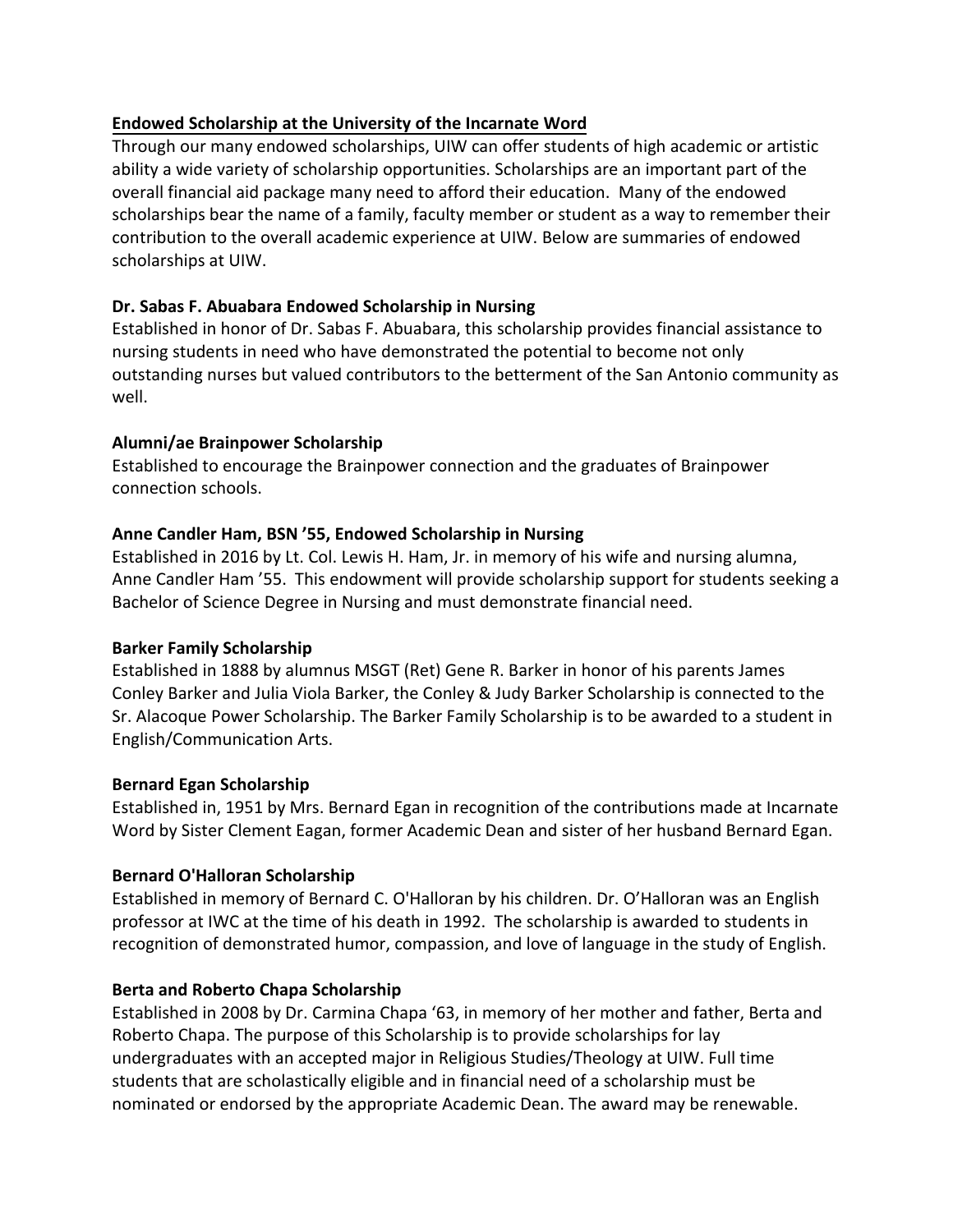### **Bexar County Pharmacy Association Scholarship**

Established in 2006 for the purpose of providing students financial support. Only applicable to those pursuing degrees in pharmacy at The University of the Incarnate Word. It is a need based scholarship for those who demonstrate both scholastic potential and financial need and are admitted to the School of Pharmacy. First preference will be given to students who are residents of Bexar County, TX. Students selected to receive these awards shall have been endorsed or nominated by the Dean of Pharmacy.

**Bill & Ann Stokes Endowment** – Established through the Ann Bradshaw Stokes Foundation, to help fund activities in the Department of Theatre Arts.

### **Brigida Lopez Canales Scholarship in Nursing & Education**

Established in 2005 (2006?) by alumna Dr. Elvira Canales Burns, M.D., BSN 1976 as a lasting tribute to the memory of her mother, Brigida Lopez. Dr. Burns established this scholarship to encourage University of the Incarnate Word students pursuing careers in nursing or education and shall be provided to deserving students, citizens of the United States, who are scholastically eligible for financial assistance. Those that receive the scholarship must be full time students, demonstrate both scholastic potential and financial need, and must have been endorsed or nominated by the appropriate Academic Dean.

### **Cameron Redus Endowment Scholarship**

The Cameron Redus Endowment Scholarship is awarded to a Communication Arts student who has an overall GPA of 3.0 or above, has had a recommendation letter written in their support and has written an essay on how they would benefit from the scholarship. The award is in memory of Robert Cameron Redus, a Communication Arts student. Cameron had an adventurer's spirit with a zest for life, and a Dean's List student who was active on campus and in the community.

# **Caroline Segovia Rodriguez Endowed Scholarship in Nursing**

Scholarships are to be awarded to nursing majors seeking undergraduate, graduate, and Ph. D degrees in nursing.

# **Club Sembradores de Amistad de San Antonio Scholarship**

Established at the University of the Incarnate Word, the scholarship is awarded to Mexico-American students who are pursuing a baccalaureate or graduate degree.

# **Col. & Mrs. Charles E. Cheever Sr. Scholarship**

Established in 1992 through a gift from Mrs. Elizabeth Cheever in memory of her husband Colonel Charles E. Cheever, Sr., the Colonel and Mrs. Charles E. Cheever Sr. Scholarship is open to academically qualified undergraduate students in any field of study. The Cheever family has continued to support the scholarship, and in 1994, on the occasion of Mrs. Cheever's 98<sup>th</sup> birthday, requested that the name of the scholarship be changed to include Mrs. Cheever.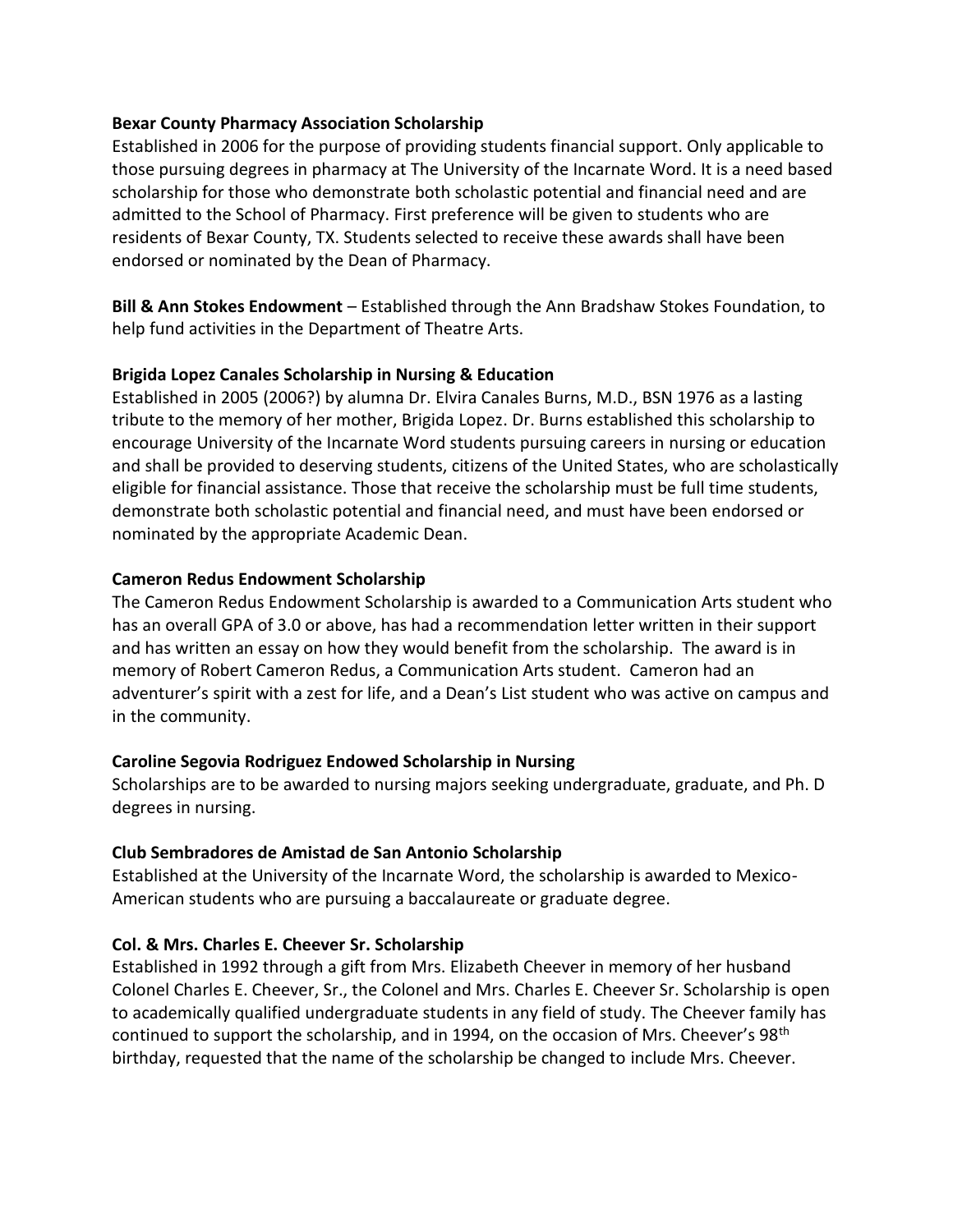### **Constance Pollock Murnane English Award Endowment**

Established by Thomas and Constance Pollock Murnane, IWC '45, IWHS '41. The funds are to be awarded to academically deserving students recommended by the English faculty at the end of their sophomore year who have demonstrated above average English language and writing skills.

### **Council of International Relations Scholarship**

Established in 1999, the Council of International Relation, desired to establish a Scholarship Fund for the purpose of providing financial assistance to students pursuing degrees at the University of the Incarnate Word.

### **Cyrus Heard Drama Scholarship (Theatre Arts)**

Established in, 1981 by alumna Mrs. Marguerite Heard McCombs, in honor of her deceased husband, Cyrus Heard. The award is given to a student majoring in Theater Arts in the University of the Incarnate Word.

### **Daniel J. Sullivan, IV Scholarship**

Established in1992 by Mr. and Mrs. Daniel J. Sullivan, the Daniel J. Sullivan, IV Scholarship is awarded annually to a student-athlete(s) pursuing a degree at the University of the Incarnate Word. Additional gifts have been made to this fund by family and friends of the Sullivan's. The Sullivan's were longtime Incarnate Word benefactors, especially to the baseball program.

# **D.B. Hardeman Cong. Scholarship (Political Science)**

Established in, 1984 through the efforts of Dr. Larry Hufford, former Professor of Political Science at Incarnate Word. Contributions were made by friends of the late D.B. Hardeman, former congressman and Moody Professor at Incarnate Word, and through royalties on the sale of Dr. Hufford's book on Mr. Hardeman.

# **DeZavala Memorial Scholarship**

Established through the estate of Adina DeZavala. Miss DeZavala was a descendant of Lorenzo DeZavala, who fought in the Texas Battle of Independence. She was instrumental in preserving many historic sites in San Antonio, including the Alamo and the Spanish Governor's Palace. She lived on the college campus during the last years of her life.

# **Dorothy Barr Elementary Education Scholarship Fund**

Established in July 2002 by the estate of alumna Mary Dorothy Dempsey Barr of the class of 1952 this elementary education (interdisciplinary studies) gives first preference to students with double minors in English and Spanish, and who are graduates of Harlandale High School. Mrs. Barr spent many years teaching in the Harlandale Independent District.

# **Dorothy Barr Nursing Scholarship**

Established in July 2002 by the estate of alumna Mary Dorothy Dempsey Barr of the class of 1952 this nursing scholarship gives first preference to graduates of Harlandale high School. Mrs. Barr spent many years teaching in the Harlandale Independent School District.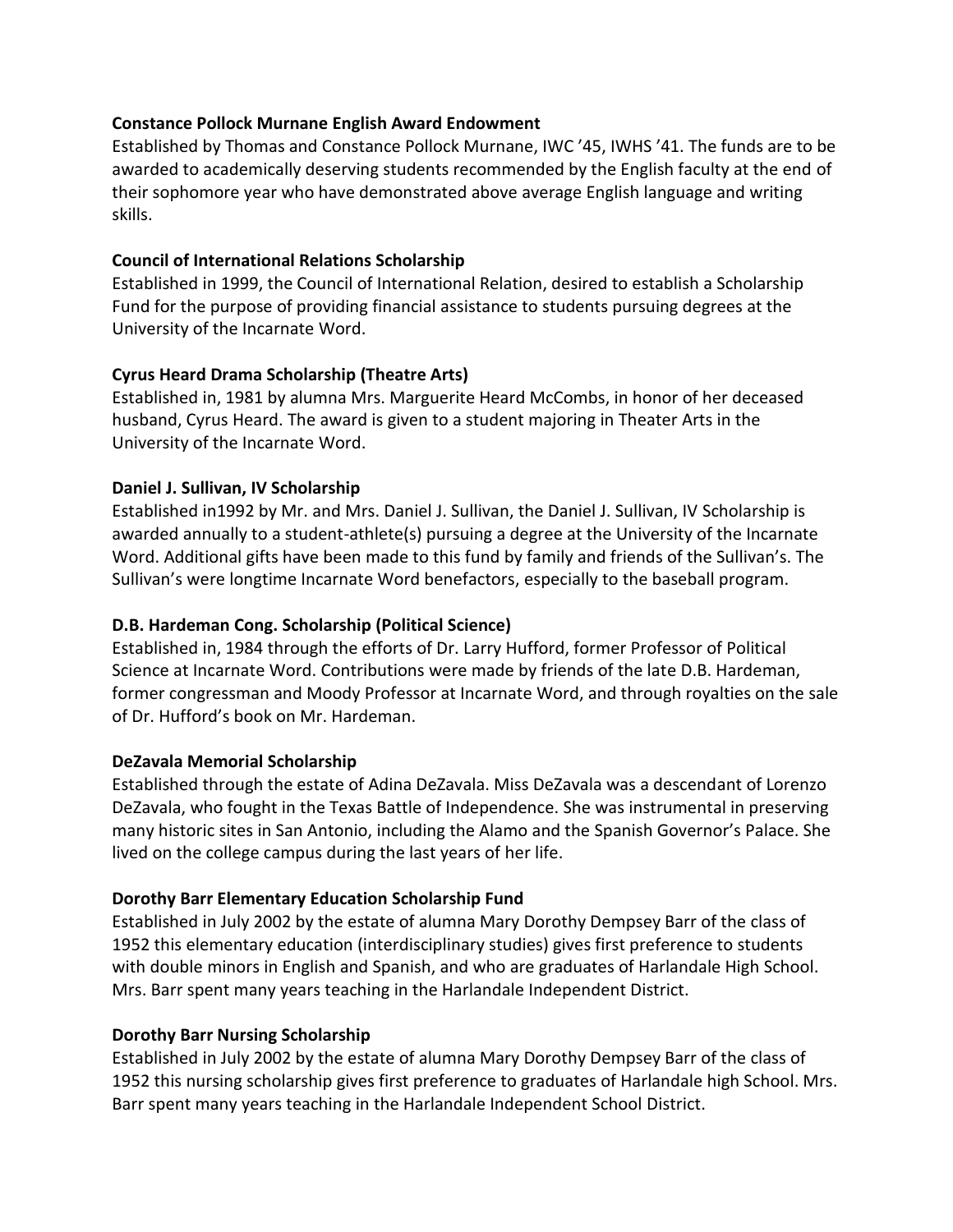### **Dr. Annemarie Walsh Scholarship**

Established in honor of Dr. Annemarie Walsh, Director of Fashion Management, upon her retirement from UIW in 2007. Designated to students pursuing a degree in fashion management.

### **Dr. Burton Grossman Scholarship**

Scholarship given to a junior or senior Hispanic student majoring in Finance, preferably a female student.

# **Dr. Louis J. Agnese, Jr. Endowed Scholarship for International Students**

Initiated on Incarnate Word Day, March 25, 2001, this scholarship honors Dr. Louis J. Agnese, Jr. on the fifteenth anniversary of his inauguration as President of University of the Incarnate Word for his many accomplishments, especially in the globalization of the campus and the curriculum. Scholarship awards are intended to assist students of exceptional merit from aboard to study at Incarnate Word or to provide American students from the university with the financial means to study in another country.

### **Dr. Theresa Kent Excellence in Optics Award**

Dr. Theresa Kent was a founding faculty of the Rosenberg School of Optometry best remembered for her knowledge of optics and her commitment to enhance student learning in a supportive environment. The scholarship was established in 2015.

The purpose of this award is to recognize a single optometry student for their overall performance in first year optics. Special consideration may be given to a student who showed interest in helping fellow students achieve success in the subject. The recipient must have a minimum GPA of 3.0 and be in good institutional standing. Once a student is nominated by the faculty, the Scholarship and Awards Committee will confirm eligibility and announce the winner before the end of the fall of second year.

# **Earl & Esther Felio Scholarship**

Established by Arthur Felio in 2001 to provide financial assistance to students pursuing degrees at UIW. Students must be endorsed or nominated by the university's scholarship committee. Recipients must be full or part-time undergraduate students admitted to University of the Incarnate Word and must show evidence for scholastic potential and financial need.

**Edwina McConnell R.N. Scholarship** – In honor of Edwina McConnell an excellent nurse herself, this scholarship helps those striving in the nursing program at the University of the Incarnate Word with financial aid.

#### **Elaine Laury Scholarship**

In memory of Elaine Laury, awarded to a student majoring in education, preferably early childhood major.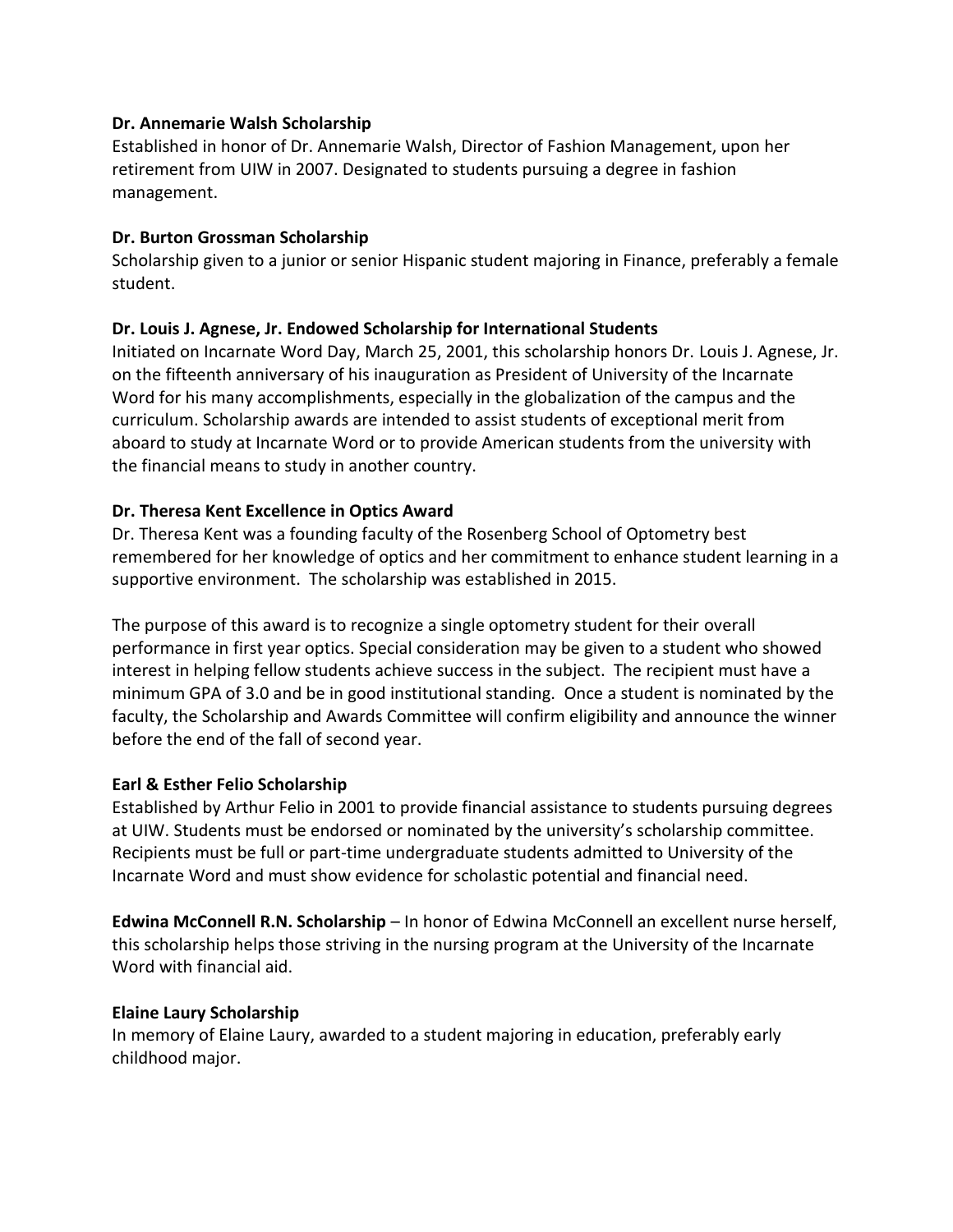#### **Extended Run Players Endowment**

Endowment established to award scholarships to deserving theatre majoring students.

#### **Frances MacIver Endowed Scholarship**

Established in 2008 through a gift from Ms. MacIver's estate. Mrs. MacIver, UIW class of 1962, BA English, was a longtime teacher who left the residue of her estate to UIW for the purposes of scholarships for undergraduate students who have started college, then interrupted their college training to join the work force and then returned to college to complete their undergraduate education.

#### **Genevieve Belson Endowed Scholarship in Nursing**

Established in 2015 in memory of UIW nursing alumna, Genevieve Belson. This endowment will provide scholarship support for students seeking a graduate degree in nursing. Applicants must be a U.S. citizen.

#### **George-Anne and John A. Whitehurst Scholarship in Nursing**

Established in 2014 by George-Anne and John Whitehurst to support students majoring in nursing at the Ila Faye Miller School of Nursing and Health Professions at UIW. Students applying must demonstrate financial need and maintain a 3.2 GPA.

#### **H.D. Smith/Tarrant County Pharmacy Association Scholarship Endowment**

Established by Tarrant County Pharmacy Association to honor its past presidents and board members for their efforts to ensure the future of Pharmacy. The purpose of this endowment will be to provide scholarships for Feik School of Pharmacy students who evidence both scholastic potential and financial need. Preference is given to residents of Tarrant County and shall be  $2^{nd}$  or  $3^{rd}$  year pharmacy students.

#### **Helen F. Sells Memorial Scholarship**

Established in 1989 by Saul B. Sells, the Helen F. Sells Memorial Scholarship was established to help assistance students who are pursuing a degree in biological sciences.

#### **Henry Richter Scholarship**

At the discretion of Incarnate Word, a gift from the Richter family was placed in the endowment to create a scholarship fund in honor of the late Henry Richter.

**Hortense Buchanan Music Scholarship –** Awarded in 1990 by the Woman's Club of San Antonio in honor of Hortense F. Buchanan, this scholarship is awarded to students pursuing a music degree.

#### **Humphrey Foundation Scholarship**

Humphrey Foundation Scholarship was established to provide financially assistance to students pursuing a degree in Theatre Arts.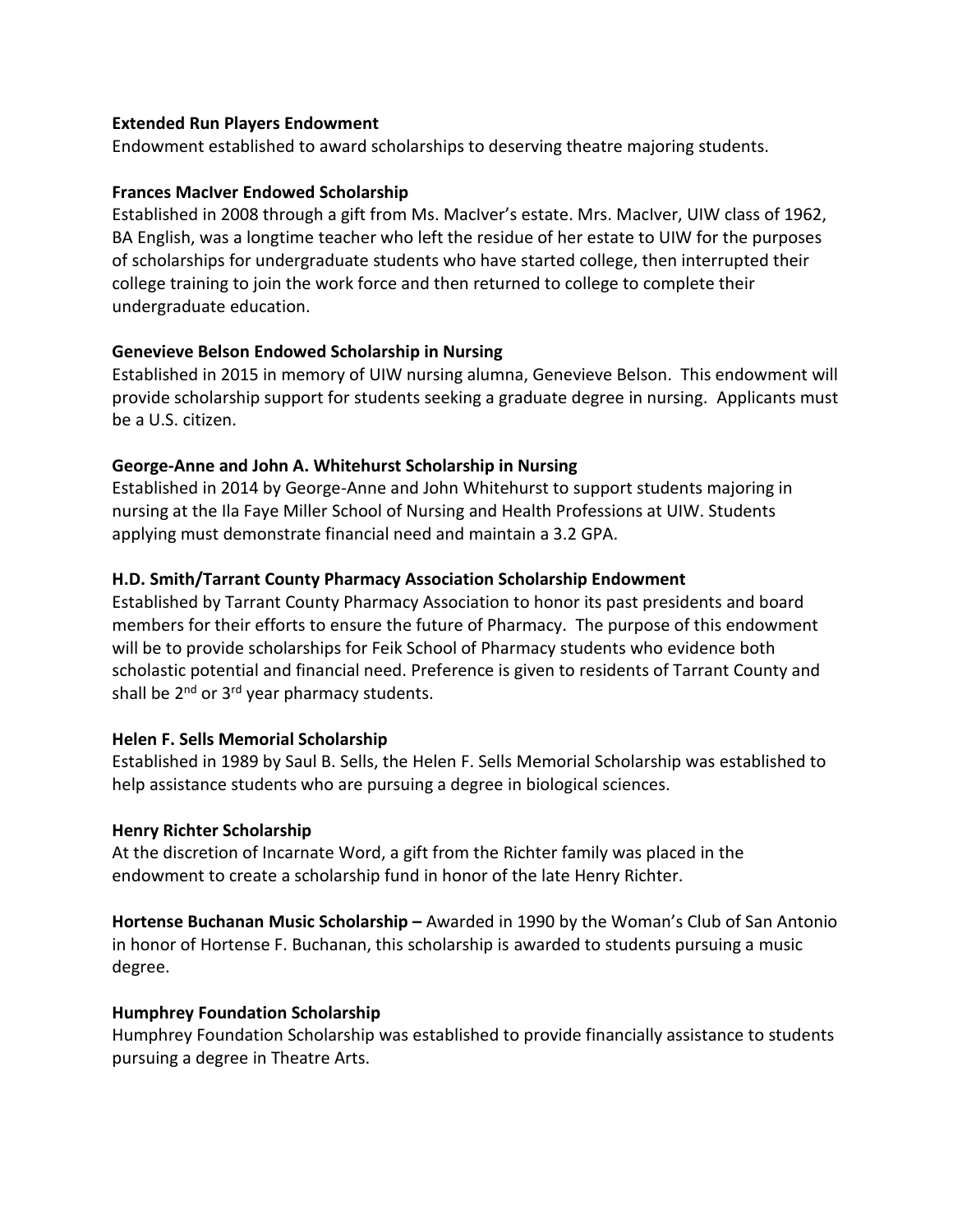### **Ila Faye & William T. Miller Endowed Nursing Scholarship**

Established in 2006 by Mr. John K. Miller, this scholarship was created in honor of Mr. Miller's parents. Each year, the Ila Faye and William T. Miller Scholarship will be awarded to a nursing student who is enrolled full-time in the entry- level undergraduate program or at least  $\frac{1}{2}$  time in the RN-BSN or MSN programs. The student must demonstrate financial need and maintain a GPA of 3.0 and above.

### **Ingrid Seddon Voice Scholarship in Music**

Established in November of 2013 by Robert Seddon in memory of his wife, Ingrid Seddon. The purpose of this scholarship is to provide scholarships for voice majors seeking a degree in music. Ingrid Seddon loved music and had a very beautiful voice and Mr. Seddon wishes to encourage students to grow in their passion as Ingrid did, this scholarship is the first of its kind.

### **Jacqueline Fleming Nelson Scholarship**

Established in 1983 through a contribution from LTC and Mrs. Robert L. Nelson. It was named in honor of Mrs. Nelson, who graduated from Incarnate Word High School. Two of her daughters graduated from Incarnate Word College.

### **James Dougherty Scholarship (Philosophy)**

Established in 1956 through gifts from the Dougherty Foundation, the award is given to students majoring in or studying philosophy.

### **Jason Wayne Curnutt Memorial Scholarship**

Established in April 1999 by Mike and Joy Curnutt, to honor the memory of their son, Jason W. Curnutt '98, who graduated *Summa Cum Laude* with a Bachelor of Arts degree in communication arts. Initial gifts to the scholarship fund were made by Jason's family and friends. This award will be given annually to a communications arts major. Students applying must be deserving communication arts majors who have been admitted to the College of Humanities, Arts and Social Sciences. Must demonstrate scholastic potential and financial need and be nominated or endorsed by the appropriate academic dean.

#### **Jesse H. Jones and Mary Gibbs Jones Scholarships**

Established by the Houston Endowment, the following scholarships bear the name of Jesse H. Jones when awarded to men and Mary Gibbs Jones when awarded to women:

**General-** Established in September 1979, criteria for selection of recipients and the amount of the stipends are left to the discretion of the Incarnate Word Scholarship Committee.

**Nursing-** Established in 1992, this scholarship provides financial assistance to Incarnate Word students pursuing an undergraduate degree in Nursing.

**Special Education-** Established in 1961, this scholarship is designated for the education of teachers of mentally disabled children, with a preference for using the awards in such a way that the greatest possible number of potential students may benefit from them.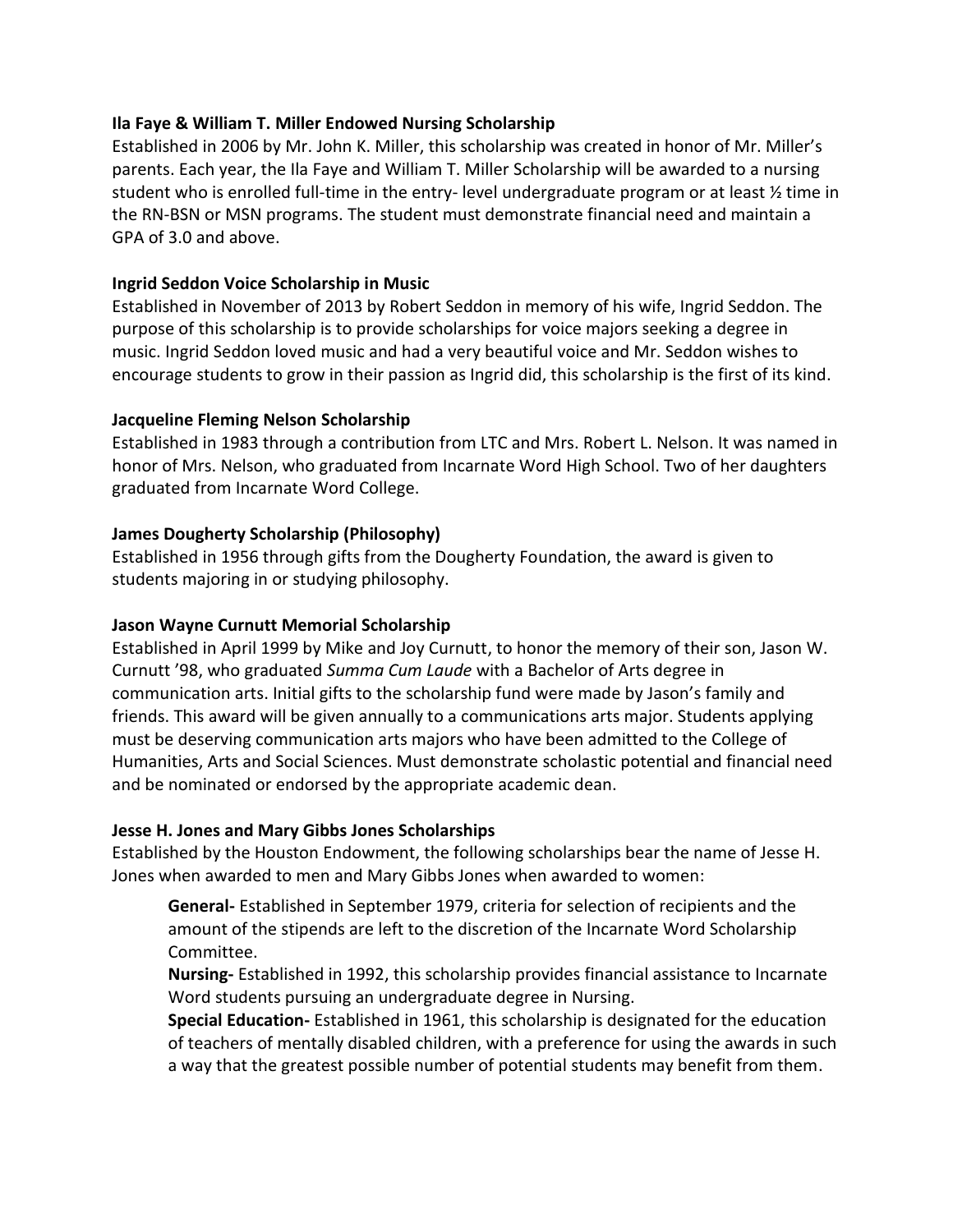### **John Smith McGoohan Scholarship**

Established at the University of the Incarnate Word, the John Smith McGoohan Scholarship is awarded to hard working students pursuing a Bachelors of Business Administration.

### **Jordan Family Scholarship**

Established in 1990 by alumni Marjorie Ann Jordan '67 in honor of her family. The Jordan Family Scholarship is available to UIW students in any academic discipline. Students must be only full or part-time students who evidence both scholastic potential and financial need and are matriculated in their degree program. Students selected must have been endorsed or nominated by the appropriate Academic Dean.

### **Joseph U. Rowley Nursing Scholarship**

Provides scholarship assistance to nursing majors for tuition, fees, and books.

# **Josephine Langley Nursing Scholarship**

Established in 1978 by alumna Josephine Langley, this scholarship is designated for nursing students at the University of the Incarnate Word.

# **Josephine Sobrino Memorial Scholarship**

Established in 1984 through a contribution from the Celia Berwin Memorial Foundation. The Scholarship honors the late Josephine Sobrino, an Incarnate Word alumna. It is given annually to a graduating high school senior.

# **Joyce A. Platt Kaisch Endowed Scholarship**

Established by Joyce Kaisch '61 in honor of her professor, Sr. Theophane Power, CCVI. This scholarship is for students wishing to attend the University of the Incarnate Word.

# **Kathleen Martin Watson Scholarship Fund-**

Established in November, 2000 upon the death of Kathleen Martin Watson. This scholarship honors the memory and contributions of Kathleen Watson, a member of the Board of Trustees from 1990 until her time of death. Mrs. Watson was commissioned as Chairperson of the Board in 1996, a position she held until 1999. The degree of Doctor of Humane Letters (Honoris Causa) from the University of the Incarnate Word was conferred upon her in May, 1999. Throughout her association with Incarnate Word, Mrs. Watson devoted her time and energies to its mission and goals. This scholarship is open to deserving undergraduate students who are graduates of the Incarnate Word High School, where Mrs. Watson graduated in 1965.

# **Kathryn Coffey Memorial Scholarship**

Established in 2004 by Michael P. Coffey as a memorial to his wife. The scholarship was established to support undergraduate students who are admitted as majors in one of the professional areas of the university: nursing, education [teaching at any level], nutrition, business or to the School of Pharmacy. To be eligible for the award a student must show evidence of academic potential and demonstrate financial need. This scholarship is awarded each year to a qualified student and is renewable if the student maintains an overall GPA of 3.0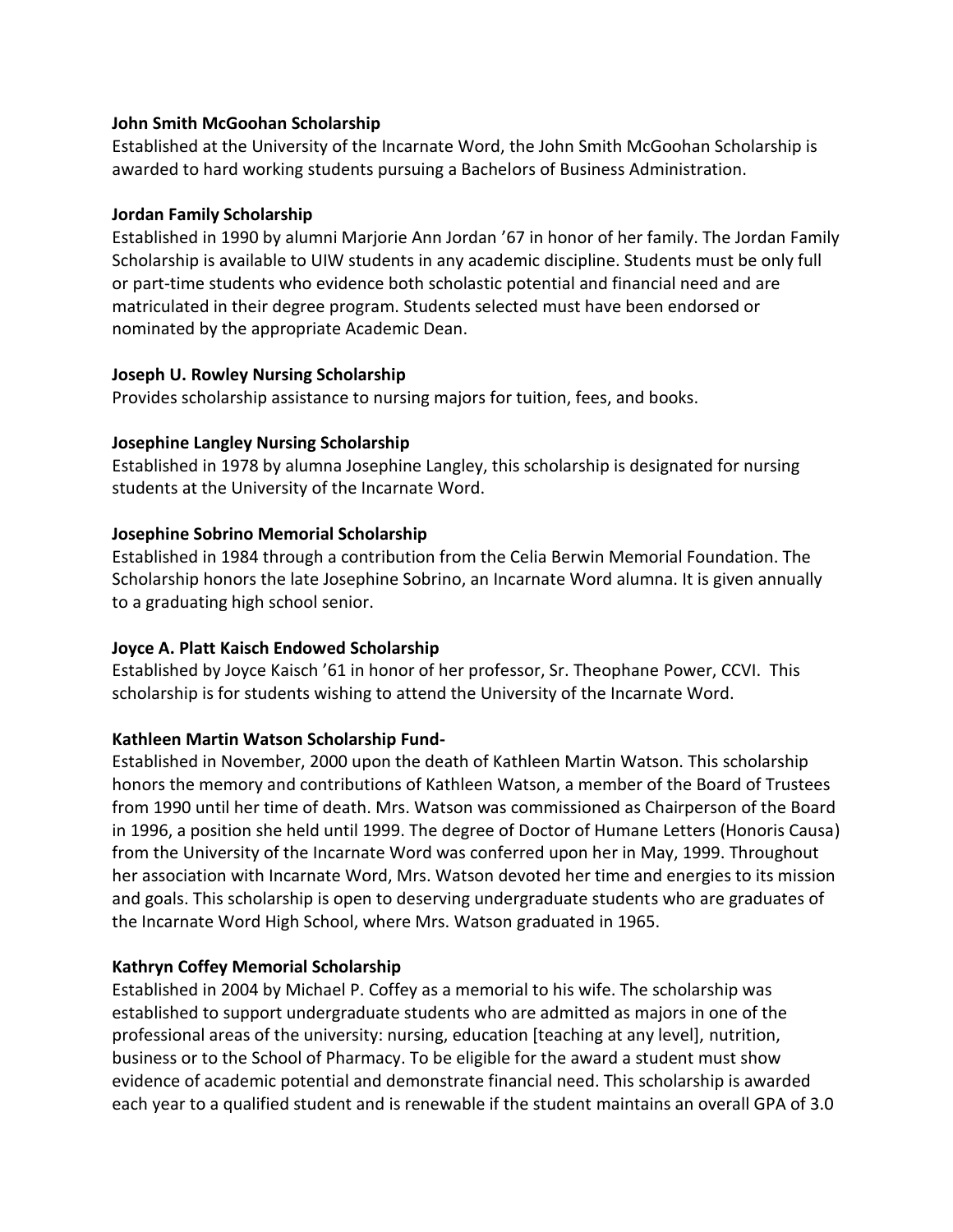on the 4.0 scale, continues in the major covered by the scholarship, and continues to demonstrate financial need.

# **KPMG Peat Marwick Scholarship (Accounting)**

Established in 1984, through a gift from Peat Marwick, this scholarship is awarded annually to students majoring in accounting at Incarnate Word.

# **L. E. Bruni Endowed Scholarship**

The L.E. Bruni Scholarship, established by the Bruni Family, in memory of their beloved late husband and father, Leopoldo Edward Bruni. The scholarship is given annually to academically qualified and financially deserving students.

# **Lamar Moreau Memorial Scholarship (Music)**

Established in 1982 through a contribution from Mr. and Mrs. Blase P. Pantuso made in memory of Mrs. Pantuso's father, Lamar Moreau, Sr.. Students majoring in music are eligible.

# **Leonard E. and Shirley Sterling Endowed Business Scholarship**

The Leonard E. and Shirley Sterling Scholarship Fund was established to aid students in the business administration degree program of the Division of Professional Students.

# **Leonard E. and Shirley Sterling Endowed Nursing Scholarship**

Established to provide financial assistance to students pursing attending UIW's School of Nursing and Health Professions.

# **Lila R. Bath Scholarship**

Established at the University of the Incarnate Word in memory of Lila Bath, a renowned fashion designer known for her use of Mexican designs and natural fabrics, the Lila Bath Scholarship is awarded to a deserving student from Mexico interested in Fashion Design & Merchandising as their chosen field of study.

# **Lily Lee Chinn Chemistry Scholarship**

Established in 2000 by Franklin J. Chinn, M.D. in honor of his wife Lily Lee Chin whom was a chemistry alumna of the Incarnate Word College and also named as an Alumna of Distinction at the University of the Incarnate Word. The scholarship is awarded to students pursuing degrees in chemistry.

# **Lt. Col. Augusta Short Scholarship**

Established in 1984 through the efforts of Brig. Gen. Lillian Dunlap, the Lt. Col Augusta Short Scholarship was initially created for nursing students and in honor of Lt. Col. Augusta L. Short (ret.) on her 90<sup>th</sup> birthday. Col. Short served for many years in the U.S. Army Nurse Crops and was responsible for sending Army nurses, including General Dunlap, to Incarnate Word College to complete their degree programs. Additional contributions have been received from members of the U.S. Army Nurse Corps.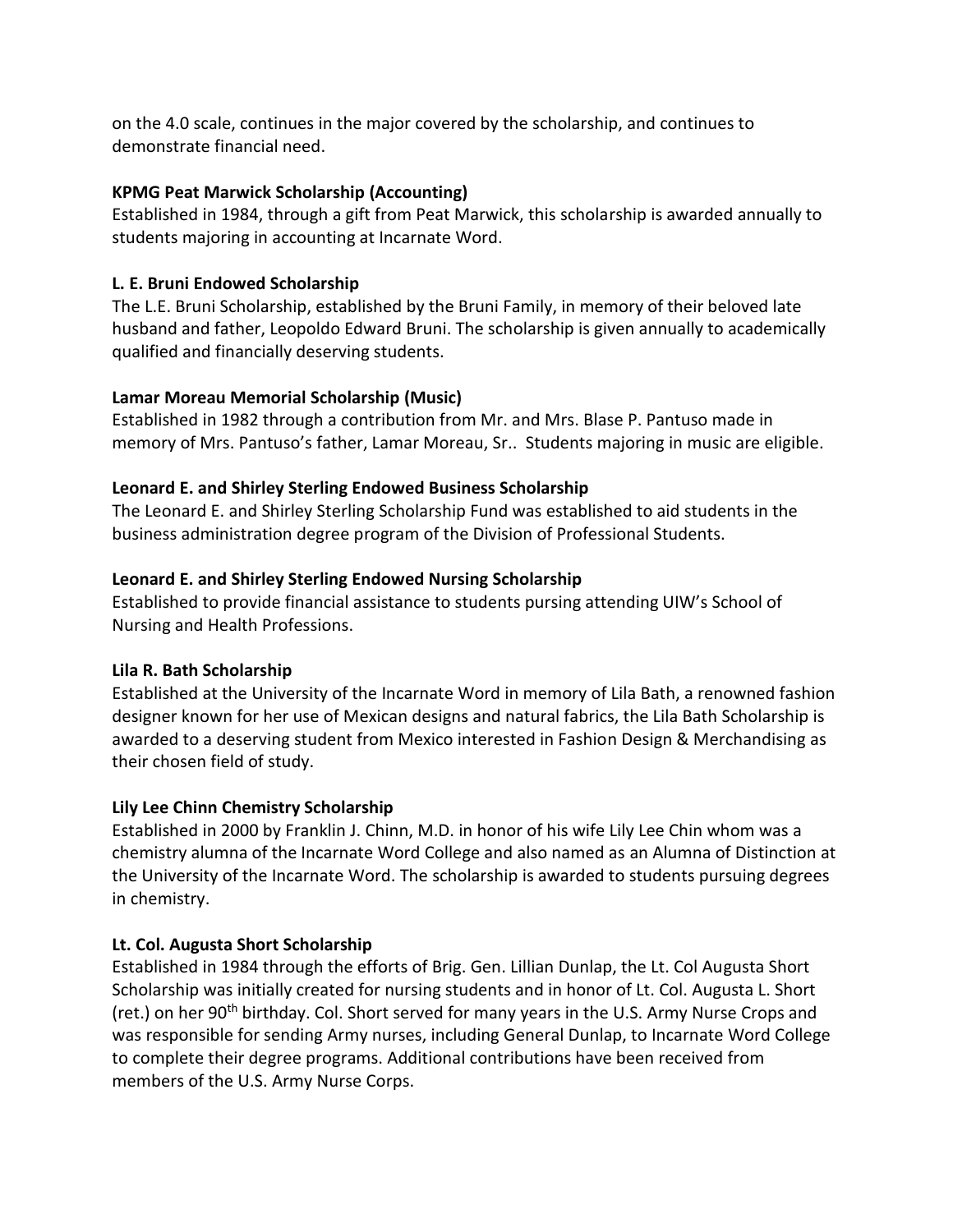### **M. Jeanne Fairweather, M.D. Scholarship Endowment**

Was established in 1994 by distinguished alumna M. Jeanne Fairweather, M.D., class of 1949, who was the first Incarnate Word College graduate to become a medical doctor. Dr. Fairweather established this scholarship to encourage University of the Incarnate Word premedicine or pre-veterinary medicine undergraduate students of junior or senior standing to pursue careers in these fields. Dr. Fairweather enjoyed a long and successful medical career and was frequently honored for her leadership at the Brooke Army Medical Center in San Antonio, and has been an active community volunteer in retirement.

# **Madeline Ullom Nursing Scholarship Fund**

Established by the estate of LTC Madeleine M. Ullom, USA for the purpose of providing financial assistance to students pursuing degrees in Nursing Practice in the Adult Degree Completion Program (ADCaP). Students must evidence both scholastic potential and financial need.

# **Maggie Donoghue Nursing Scholarship**

Established through the estate of Capt. Margaret C. Donoghue class of 54' in 2012 in order to support those seeking a nursing career much like hers. Maggie's love for UIW was shown through her efforts when she donated her entire estate for the betterment of others. Scholarships are to be awarded to nursing majors seeking undergraduate, graduate, and Ph.D degrees in nursing.

# **Margaret Pickering Douglass Endowed Scholarship**

Established in 1997 by alumna Margaret Pickering Douglass, BA in Mathematics, 1942, to encourage young women to major in mathematics on the undergraduate level at the University of the Incarnate Word in preparation to graduate study and/or a career in a related field. Mrs. Douglass, also known to her classmates and teachers by the nickname "Papoose," established this scholarship in recognition of the education she received as a student at Incarnate Word College from 1938 to 1942.

# **Margaret Wallace Scholarship**

Established in 1982 to honor Dr. Margaret Wallace, former member of the Incarnate Word nursing faculty.

# **Marian Elise McKee Fund**

Established to provide scholarships to students enrolled in either a Bachelor's or Master's degree program in Nursing at Incarnate Word College.

# **Mar-Shee and Kye Yang Lee Memorial**

Established in 2007 by Dr. Franklin and Lilly Lee Chinn '54, and her sister Anna Lee in memory of their parents, Kye Yang and Mar Shee Lee and in appreciation of their lifelong dedication to education. The purpose of this scholarship is to provide funding for undergraduates studying International Studies at UIW. Students eligible must be full time students and demonstrate both scholastic potential and financial need. If no International Studies major is selected then the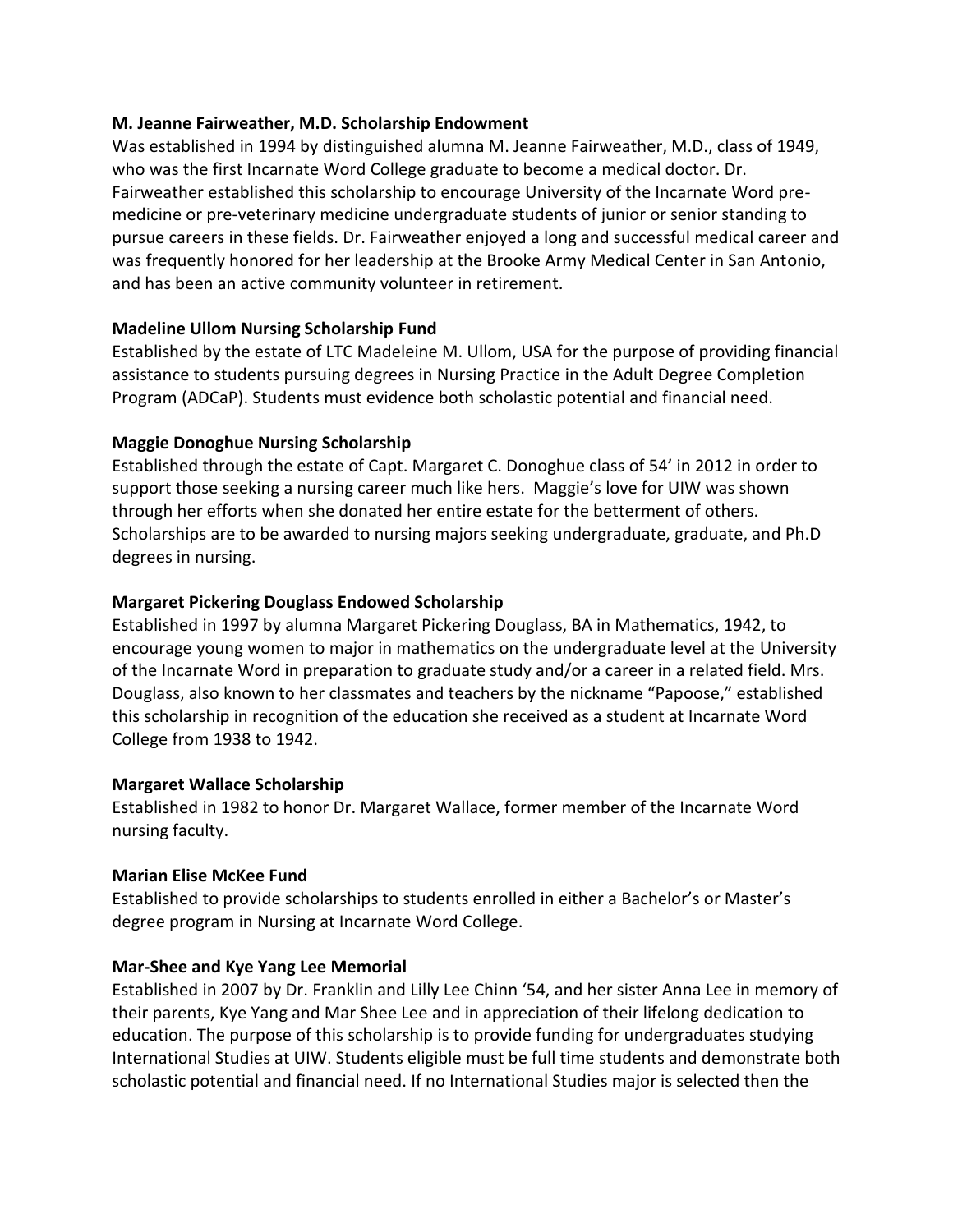award may be given to and undergraduate student studying the field of International Business in the H-E-B School of Business.

### **Mary Agnes Lyston Fisk Scholarship in Nutrition**

Established in 1993 by Lt. Col. Mary Louise Fisk, of the class of 1945 to honor her mother, Mary Agnes Lyston Fisk. Mrs. Fisk had a lifelong interest in nutrition which influenced her daughter's career choice in the United States Army. The scholarship is for juniors, seniors, or graduate students majoring in nutrition at Incarnate Word College.

### **Mary E. Taylor Endowed Scholarship**

Established in 2008 by Stephen E. Taylor in honor of his mother Mary E. Taylor. After raising her seven sons and teaching for twenty years, she dedicated her life to the community, helping others find God, and to her family. The scholarship is available to all UIW students, regardless of major. Students applying must have a demonstrated record of public/community service, financial need and scholastic excellence.

### **Mary Helen Devine Pinner Endowed Scholarship in Fashion Management**

Established in August of 2015, in honor of Mary Helen Devine Pinner to provide scholarships for students seeking a degree in the Fashion Management Program at the University of the Incarnate Word.

### **Mary L. Black Nursing Scholarship**

Established 2008, the Col. Mary L. Black Nursing Scholarship was established through a bequest from Col. Black's estate. It is an endowed scholarship created for the purposes of awarding scholarships to undergraduate or graduate students with a declared major in nursing, in degree programs such as BSN, MSN, and MSN/MBA.

#### **McAmis Endowed Scholarship**

Established in 1992 by Constance J. Jones to honor the memory of a former member of the Natural Sciences faculty, Dr. Ava Josephine McAmis. The Dr. Ava Josephine McAmis Scholarship was established for the purpose of providing financial assistance to an upperclassman pursuing a degree at the University of the Incarnate Word.

#### **McCracken Family Scholarship**

Established in 2011 by Mary Helen Divine Pinner in honor of Dr. Richard "Dick" McCracken, UIW Alumni Dean Emeritus, and the McCracken family. This scholarship is for non-traditional students in the UIW ADCaP program taking evening classes as Dick earned two degrees as an evening student in New York and wished to reward determination. He also wished to honor his parents, his siblings and their families, and the many evening students who encouraged and helped him on his ten-year academic journey under the stars.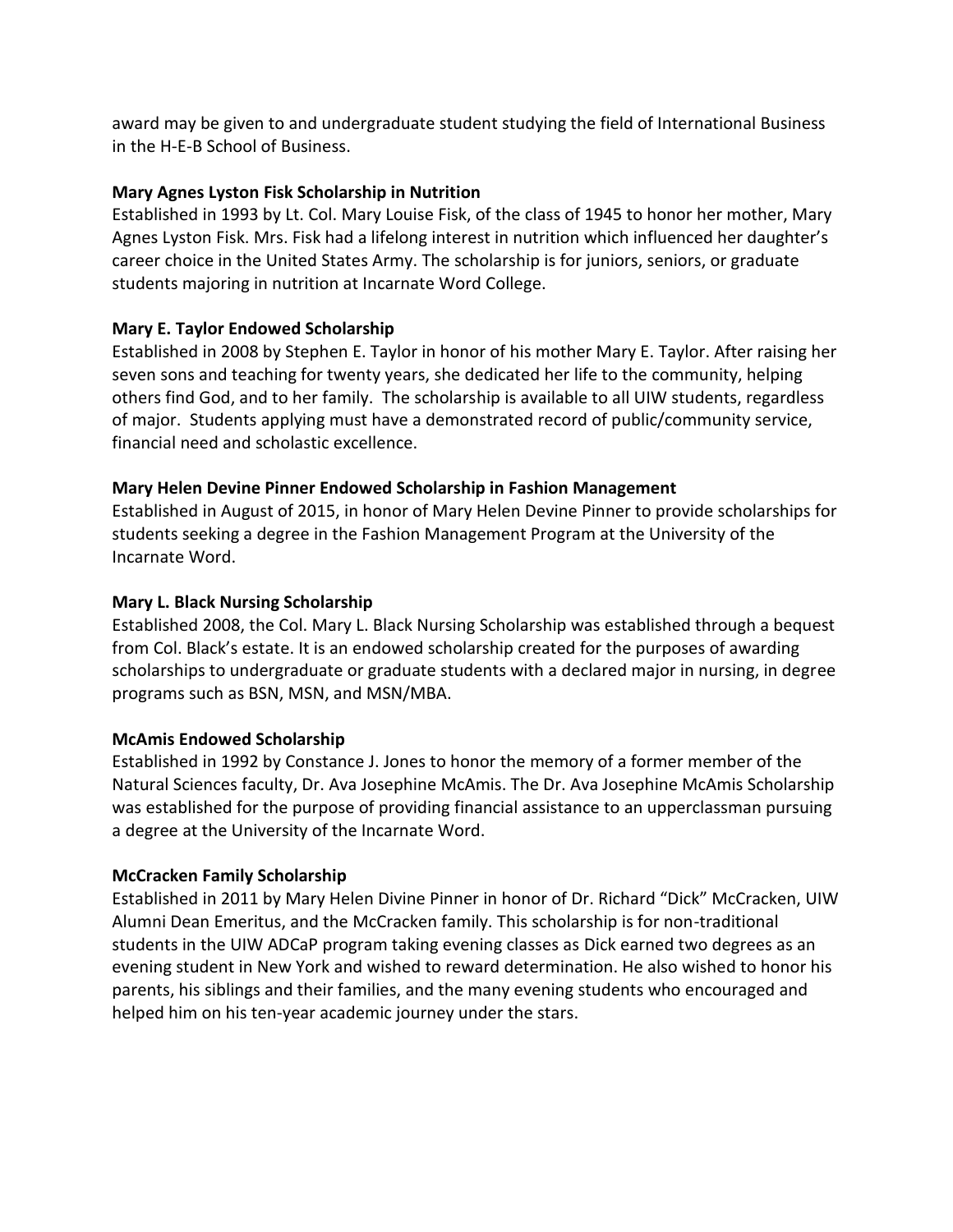#### **Miriam J. Jones Endowed Scholarship**

Established in 1989, Constance J. Jones '43 desired to establish a Scholarship Fund in memory of her mother for the purpose of providing financial assistance to students pursuing degrees at the University of the Incarnate Word.

### **Mother M. Columkille Colbert Scholarship**

Established in 1962 in honor of the jubilee celebration of the late Mother M. Columkille Colbert, who served as President of Incarnate Word College for 37 years and then as Chairperson of the Broad of Trustees. The Mother M. Columkille Colbert, CCVI Scholarship is available to academically qualified students in any field of study.

### **Mother M. Laserian Memorial, CCVI Scholarship**

Established in, 1957 in memory of Mother M. Laserian, a former superior general of the Sisters of Charity of the Incarnate Word and Incarnate Word faculty member.

# **Mother St. Pierre Cinquin CCVI Scholarship**

Established on March 25, 1992 in recognition of Incarnate Word Day and given through the generosity of the U.S. Province of the Sisters of Charity of the Incarnate Word. This scholarship is designed for students majoring in the Justice and peace Graduate Program. The scholarship is named after the Congregation's first Superior General. Mother St. Pierre Cinquin, who exorted the sisters "to practice justice before charity".

### **Moynahan Sisters Endowment**

Established by Mr. & Mrs. Ted Stephens to assist students financially in reaching their education goals. The Moynahan Sisters Endowment Scholarship is to be award to students pursuing a degree in Education.

# **Nancy Ann Wilson Endowed Scholarship in Osteopathic Medicine**

Through her careful planning, Nancy Ann Wilson left the University of the Incarnate Word a generous gift in her Will to establish a scholarship for students who are admitted to the UIW School of Osteopathic Medicine and demonstrate financial need.

# **Nora D. Saenz Wilson '65 Endowed Scholarship in Nursing**

This scholarship was established by Nora Wilson '65, one of UIW's nursing alumna, to support nursing majors seeking a Bachelor of Science in Nursing (BSN) degree. Applicants must be prelicensure students who demonstrate clinical excellence in acute care settings and express a desire to deliver bedside nursing care following graduation.

#### **Nursing Golden Anniversary Scholarship**

Established in 1985 to commemorate the Fiftieth Anniversary of Incarnate Word's Nursing Program.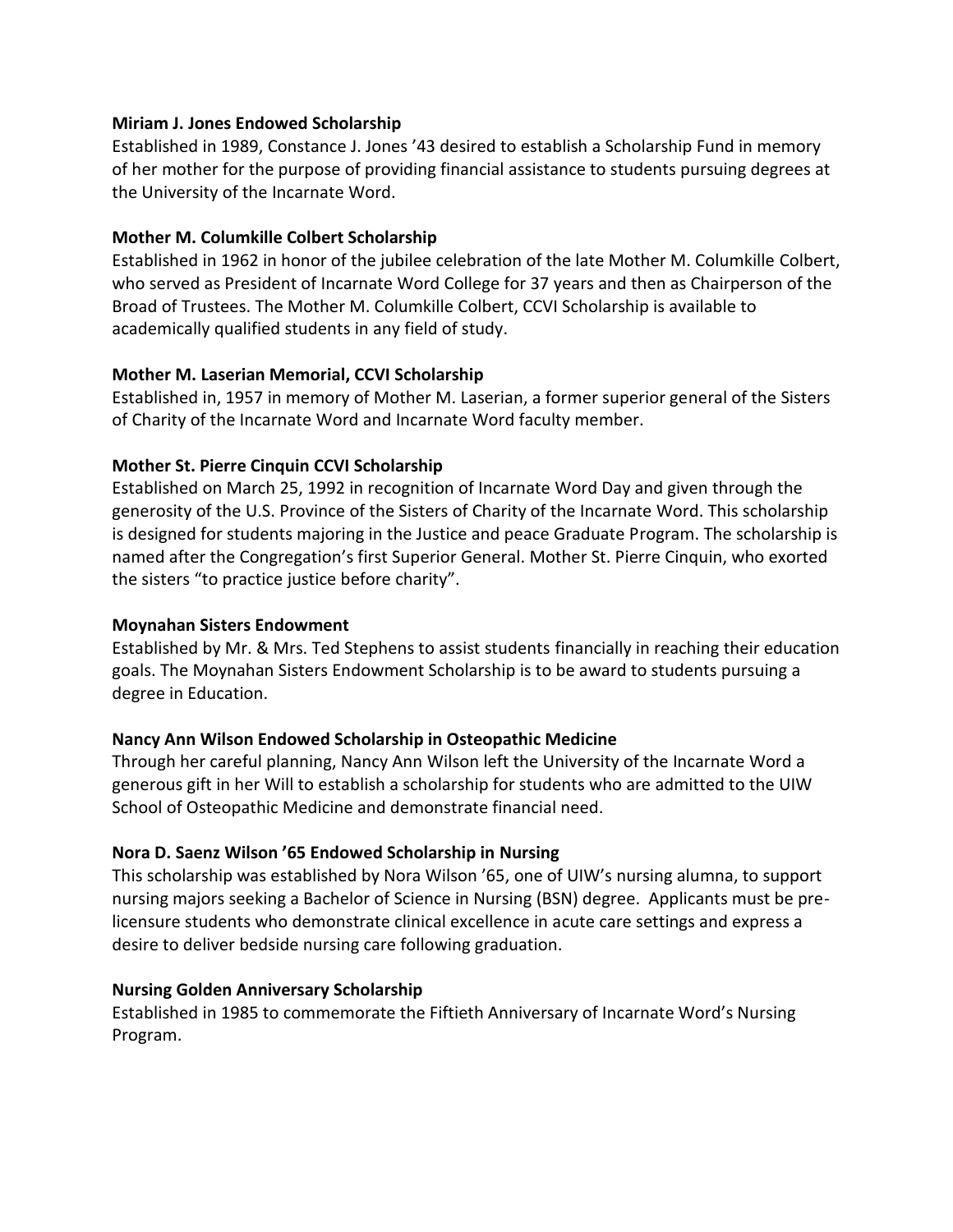### **Odelia Brown McCarley Nursing Scholarship Endowment**

Established in 1998, the Scholarship is to provide financial assistance to deserving students pursuing degrees in Nursing. Persons receiving this scholarship shall be full or part-time students who evidence both scholastic potential and financial need.

### **Paul and Gloria M. Daher Scholarship**

Established to assist full-time students who are pursuing an undergraduate degree.

### **Paulene and Thomas J. Ragusa Scholarship**

Established in February 2001 with a bequest from the late Dr. Thomas J. Ragusa, a former member of the Incarnate Word College social sciences faculty from 1938 to 1942. The scholarship also honors his late wife, Paulene. Their daughters Ann and Paula were born in San Antonio and Paula was one of the first students in the Nursery School program. Today she is actress Paula Prentiss, wife of the actor- director Richard Benjamin. The scholarship is for students majoring in one of the social sciences.

### **Pauline Williams Scholarship**

Established, through the estate of Pauline Williams, Incarnate Word benefactor.

### **P.C. and Josephine Del Barto Scholarship**

Establish in 1983, the Del Barto Scholarship helps aid students in pursuing degrees at the University of the Incarnate Word.

#### **President's Endowed Scholarship**

Established in 1972 by Sister Margaret Patrice Slattery, former Incarnate Word president. From 1985 to 2016 the scholarship honored Dr. Louis J. Agnese, Jr. Now the scholarship honors current University of the Incarnate Word President, Dr. Thomas M. Evans.

# **Red & Charline McCombs Pharmacy Endowment**

The funds were raised in honor of Red's 80<sup>th</sup> birthday celebration that was held at the Rosenberg Sky Room. The Scholarship is awarded to students who are Bexar county residents, P1 or P2 (receive it when they are P2s and P3s), GPA  $\geq$  3.0, demonstrate financial need, renewable, selected student shall have been endorsed or nominated by the FSOP Dean.

# **Religious Studies Scholarship-**

Established in 1980 through a gift from the Sisters of Charity of the Incarnate Word. As its name indicates, the scholarship is designated for students majoring in religious studies or enrolled in the Pastoral Institute.

#### **Rev. June Dowdy Memorial Scholarship**

Established in March 1992 by SSG (P) Caroline M. Richardson, an Alumna of The College, to honor the memory of her grandfather Reverend June Dowdy. The scholarship honors Reverend Dowdy's contributions to the civil rights movement and over 50 years of leadership and service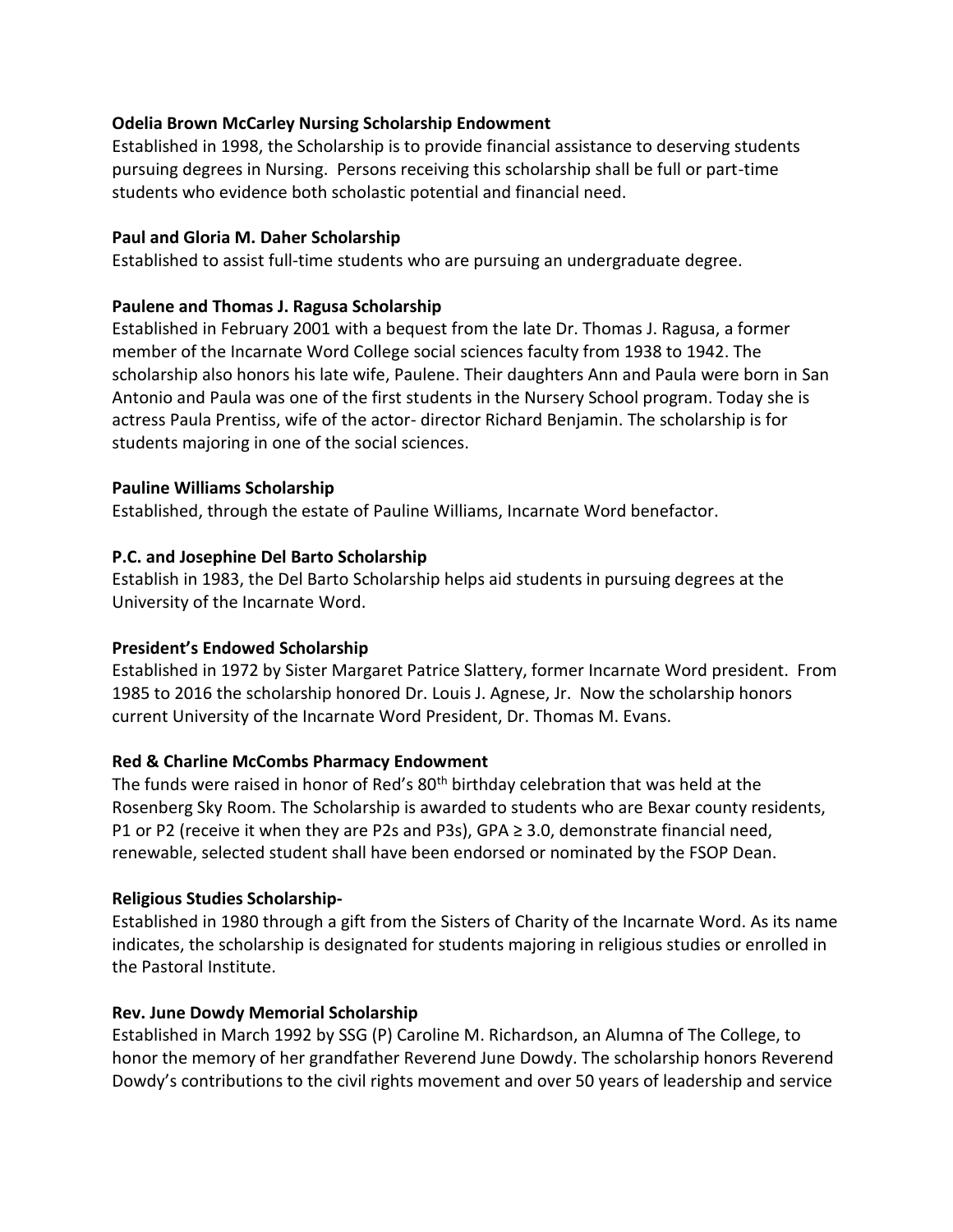in pastoral ministry. The scholarship is designated to students of African-American heritage pursuing a bachelor's degree at the University of the Incarnate Word.

# **Richard Spencer Lewis Memorial Scholarship**

Established in 1992, the major funding for the Richard Spencer Lewis Memorial Scholarship was provided by the A.J. Lewis family as a memorial for their son, Richard Spencer Lewis, who died as a result of an automobile accident. This scholarship is designated for qualified nursing students at the University of the Incarnate Word.

# **Rita McCarthy Schmidt Scholarship Fund**

Established by Jerome P. Schmidt in 1987, in memory of his wife. The scholarship is to provide financial assistance to students enrolled full or part-time in the Bachelor of Science Degree Program in Nursing or the Bachelor of Arts Program in Theatre Arts. Recipients should evidence both scholastic potential and financial need.

# **Robert Joffrey Memorial Workshop Scholarship**

In Memory of Mr. Robert Joffrey, the Joffrey Workshops were established to help young dancers purse their dreams in dance. The establishment of the scholarship will help reach Mr. Joffrey's wish be able to help these dancers attend workshops with no cost.

# **Ronald Ibbs Scholarship**

In honor of Ronald Ibbs. Ronald Ibbs was known as one of the "First Persons of San Antonio Theater", a longtime artist and worked in theater throughout his professional career. The scholarship is for students majoring in Theatre Arts.

# **Rudolph William & Dorothy Bitter Richter Scholarship**

Established in 1984 through a gift from Rudolph William and Dorothy Bitter Richter. Mrs. Richter, now deceased, was a alumna of Incarnate Word, and a former member of the Incarnate Word College Development Board. The donors requested that the awards be based on merit and need and that the recipients demonstrate potential to succeed and contribute to the community. Renewal is dependent on maintaining a 3.0 grade point average, full-time enrollment, and continual demonstration of leadership qualities.

# **Ruth Birmingham Scholarship**

Established in 1989 through a gift from Mr. and Mrs. Dennis F. Juren. This scholarship is in memory of Mrs. Juren's mother, Ruth Birmingham, and it is to be awarded at the discretion of the University President to a student who demonstrates high potential for academic success as well as financial need.

# **Ruth B. Juren Endowed Scholarship in Fashion Design**

Established in 2002, Dennis F. and Ruth B. Juren established a scholarship fund for the purpose of providing financial assistance to students pursuing degrees in fashion management and design at the University of the Incarnate Word.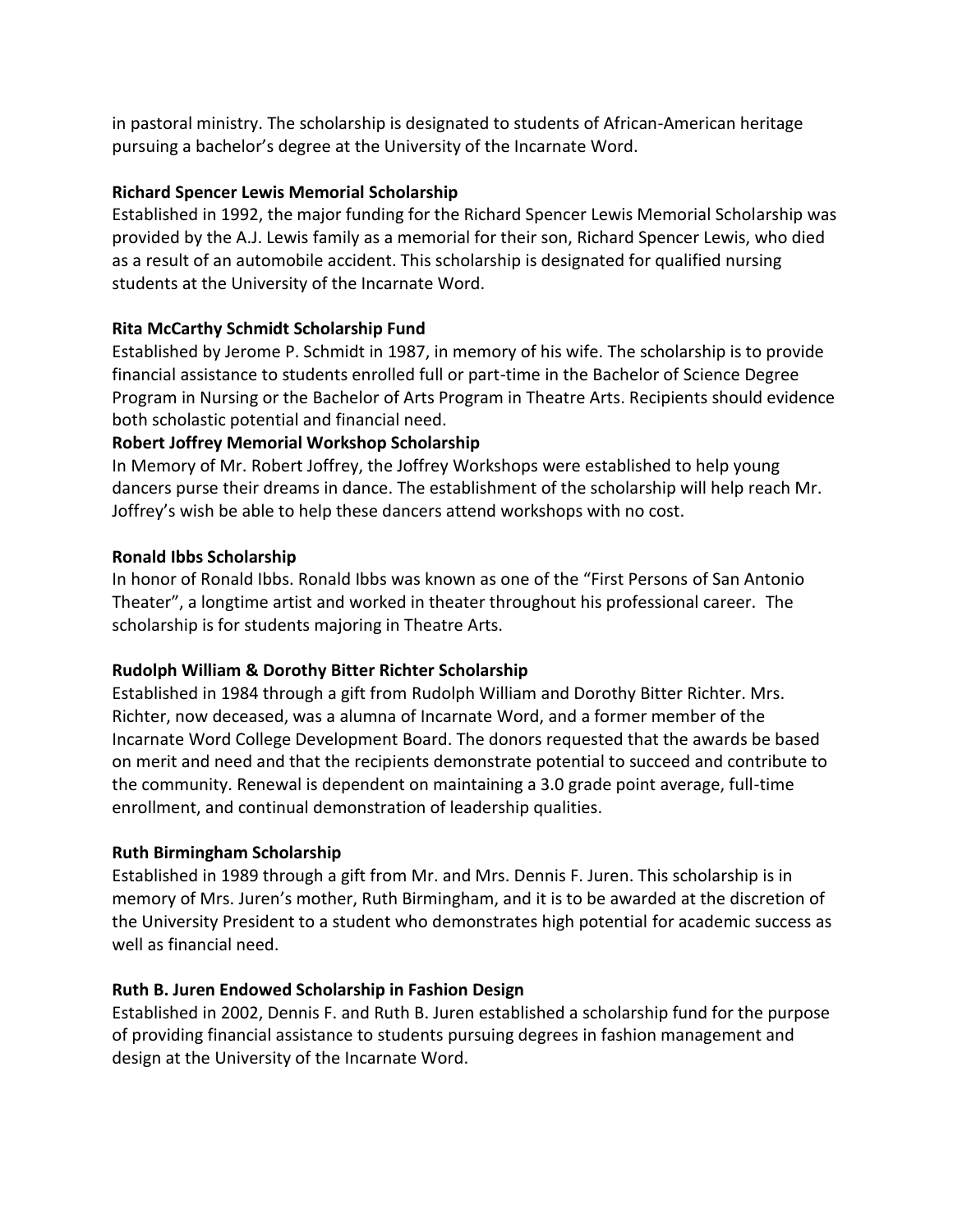### **Ruth L. Desotell Endowed Memorial Nursing Scholarship**

Gift given to Incarnate Word students pursuing a degree in nursing.

### **San Antonio Educational Partnership Scholarship**

Established in 1989 through a portion of the proceeds derived from the annual Run for Brainpower. This scholarship is awarded annually to degree seeking students who meet UIW criteria for scholarship assistance.

**Santa Rosa Alumnae Scholarship** – Established in 2003 by the alumnae of the Santa Rosa School of Nursing. This scholarship is awarded each year to University of the Incarnate Word seniors who are majoring in nursing, are in the last two semesters of the nursing program, and are recommended by The Dean of Nursing and Health Professions.

### **Sara Bell Music Memorial Fund**

Eligible for students majoring in music.

### **Sean Burke Scholarship**

In honor of Dr. Burke, longtime philosophy professor, to recognize his longtime commitment to Incarnate Word College, to students, and to the pursuit of knowledge. This scholarship will allow generations of academically worthy students to continue this important task of preserving and pursuing philosophical and moral truths in the Liberal Arts. Students majoring in the Humanities will benefit from this scholarship.

# **Sr. Adriana Escobar, CCVI Scholarship**

Established in, 1990 by alumna Joan Bernard Pinsonnault in honor of Sr. Adriana Escobar, a native of Mexico who taught Spanish at Incarnate Word for forty-five years. The Scholarship is designated for students pursuing a degree at University of the Incarnate Word.

# **Sr. Alacoque Power, CCVI Scholarship**

Established by MSG Gene Barker, the Sr. Alacoque Power Scholarship is awarded to freshman English majors.

# **Sr. Antonietta Fitzpatrick, CCVI Scholarship (Nuclear Medicine)**

Established in, 1994 by the Board of Trustees to honor Sister Antonietta Fitzpatrick, upon her retirement from teaching in 1993, and to recognize her contributions to the field of Nuclear Medicine Science. The scholarship is for full-time students majoring in Nuclear Medicine at the University of the Incarnate Word.

# **Sr. Antoninus Buckley, CCVI Scholarship**

Established in May, 1996 upon the death of Sr. Antoninus Buckley, this scholarship honors "Sr. Tony" for her fifty years as Registrar, then Assistant Director of Alumni Relations at the University of the Incarnate Word. Initial gifts were given by her friends, colleagues, and many alumni whose lives she touched. This scholarship is designated for academically qualified students at the University of the Incarnate Word.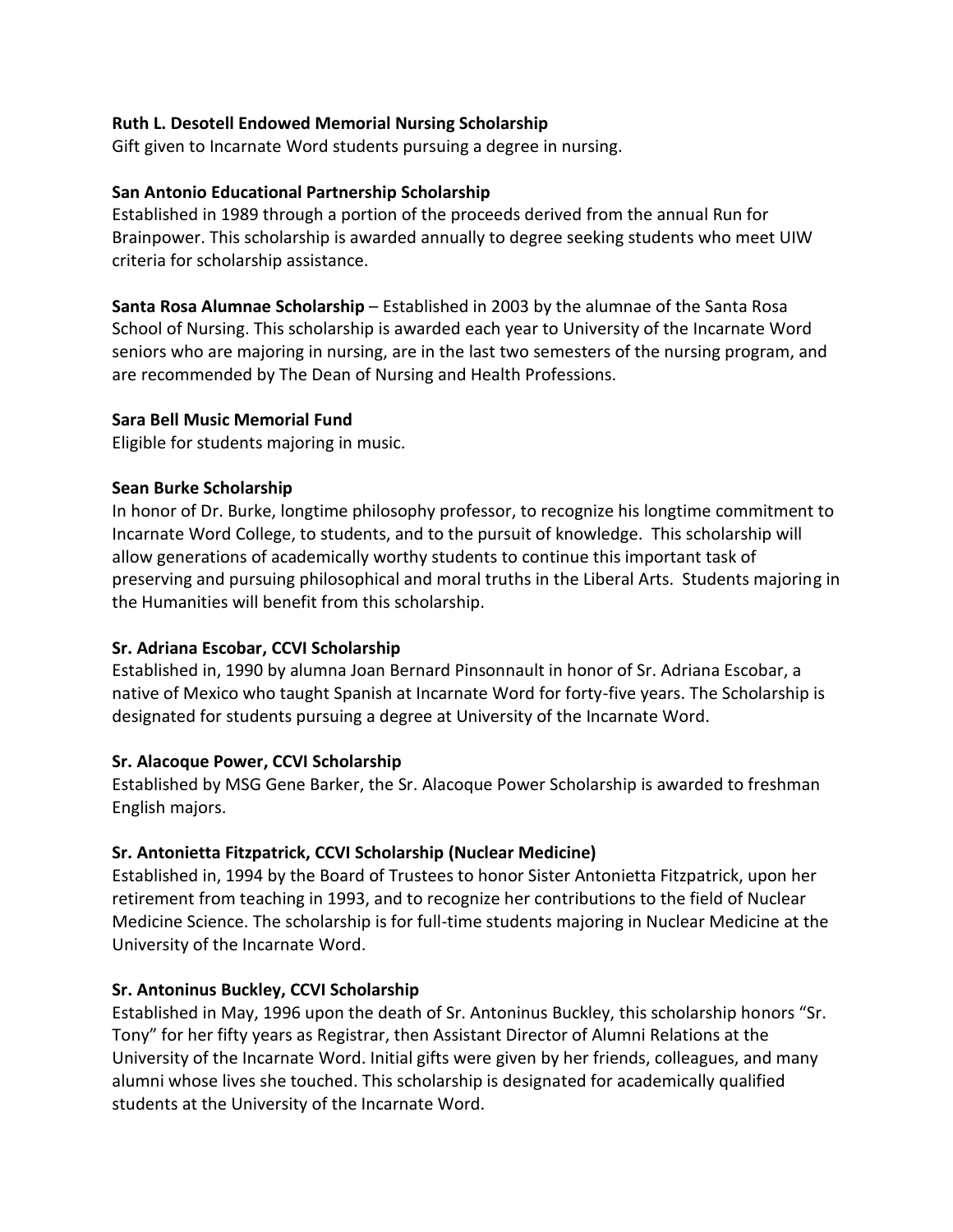### **Sr. Clement Eagan, CCVI Scholarship**

Established in, 1988 upon the death of Sister Clement Eagan, former Academic Dean at Incarnate Word. Sr. Clement is noted for authoring a comprehensive history of Incarnate Word College.

### **Sr. Joseph Marie Armer, CCVI Scholarship (Social Gerontology)**

Established in 1985 to commemorate the Golden Jubilee of Sister Joseph Marie as a Sister of Charity of the Incarnate Word. Well known for both her scholarship and excellence in teaching science, Sister is especially noted for her influence on the lives of her students, and now in retirement, for her joyful and prayerful example of graceful aging.

### **Sr. Kathleen Coughlin, CCVI Endowed Scholarship**

This scholarship endowment was established in 2018 by an anonymous donor to honor Sr. Kathleen Coughlin, CCVI '67, Vice President of Institutional Advancement from 2002 to 2018. The endowment recognizes Sr. Kathleen for her commitment, dedication and tenacity in raising over \$100 million to support initiatives for students at UIW during her years of service. The endowment provides scholarship support for students, sophomores and above with a minimum 3.5 GPA, seeking to ultimately pursue a degree in Nursing.

### **Sr. Margaret Colothan, CCVI Scholarship**

Established in 1993 by Frances Holloway Kusenberger, as a memorial to honor her former piano teacher, Sister Margaret Alacoque Colothan, CCVI. The scholarship is for matriculated students, majoring in music at the University of the Incarnate Word. Eligible for students majoring in music.

# **Sr. Margaret Patrice Slattery, CCVI Scholarship**

Established by the Broad of Trustees in 1985, the Sister Margaret Patrice Slattery, CCVI Scholarship commemorates the occasion of Sister Margaret Patrice Slattery's appointment as Chancellor of Incarnate Word College, having served as its President for 13 years. The scholarship is usually awarded to undergraduate students in all fields of study and the selection of recipients is left to the discretion of the Incarnate Word Scholarship Committee.

# **Sr. Maria Goretti Zehr, CCVI Music Scholarship Fund**

Established in January, 2001 as the first scholarship of the new year by alumnus Paul Rosetii of the class of 1995, the scholarship is an expression of his gratitude to the University of the Incarnate Word and in special appreciation of Sister Maria Goretti Zehr for all that was done for him as a student. The \$300 award is to an academically outstanding freshman student who declares an intent to major in Music, and is to be used to defray the cost of textbooks and other educational supplies.

# **Sr. Mary Lucy Corcoran, CCVI Scholarship (Science)**

Established in May 1985, to honor the memory of Sister Mary Lucy, whose teaching career at Incarnate Word spanned more than half a century and extended from self-contained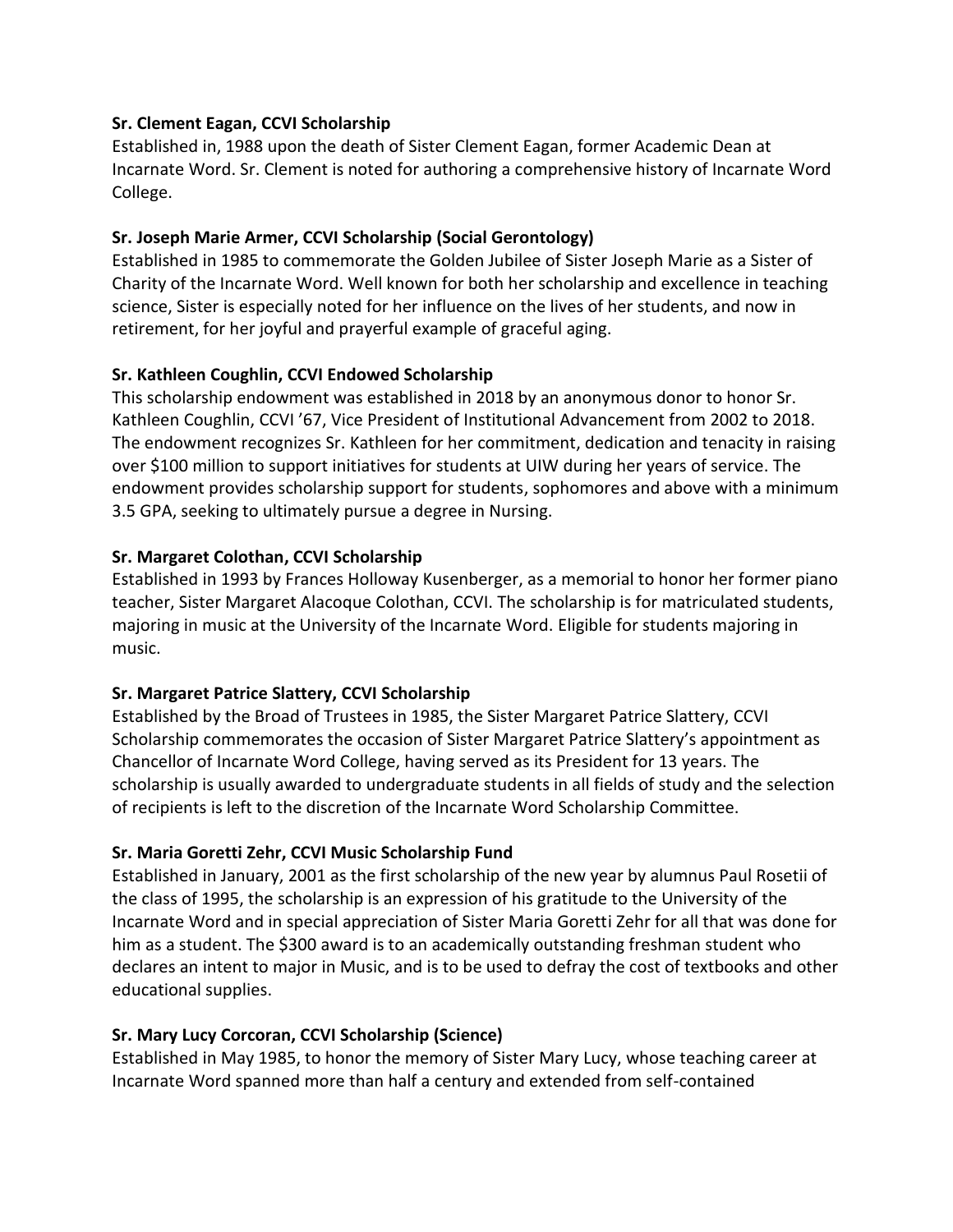elementary classroom to advanced biological science courses. She was on the faculty from 1941-1982.

# **Sr. Mary Daniel Healy, CCVI Scholarship (Science)**

Initiated in 1980 through a gift from alumna, Kathy Kunz Gruber, and her brother Harold Kunz. It has been augmented principally through contributions from alumnae/alumni who were students of Sr. Mary Daniel.

# **Sr. Mary Helene Probst Scholarship**

Established in 1992, by Mary Helen Devine Pinner of the Incarnate Word High School class of 1942 and The College class of 1946 to honor Sister Mary Helene Probst, CCVI on her golden jubilee as a Sister of Charity of the Incarnate Word, particularly in the fields of speech and drama, and for divine guidance. The scholarship is for speech or drama majors at Incarnate Word College.

# **Sr. Michael Edward, CCVI Endowment**

The Sr. Michael Edward Endowment Scholarship was initiated by Louise Houssiere Herrington, an IWC graduate who wanted to honor Sr. Michael Edward in a special way. Sister was a devoted professor and an inspiration to her students. It is most fitting that we honor her by the establishment of a scholarship in her name. It was most fitting that Sister Michael Edward was honored by the establishment of a scholarship in her name.

# **Sr. Teresa Reichert, CCVI Scholarship**

Established by the Estate of John Reichert; recognizes Sister Teresa's contribution to the educational mission of the Sisters of Charity of the Incarnate Word and the growth and development of Incarnate Word College.

# **Sr. Theresa McGrath, CCVI and Sr. Claude Marie Faust, CCVI Scholarship**

Established in 2010 by Mrs. Gayle Sette '73, to provide scholarships for undergraduates with first preference given to those majoring in Mathematics and after that any student in the School of Math, Science and Engineering as well as those who demonstrate academic merit.

# **Stephen Ketchum Memorial**

Established in 1987, by Gayle & Preston Ketchum to honor the memory of their son, Stephen Joseph Ketchum, for the purpose of providing financial assistance to students pursuing a Bachelor of Science Degree Program in Nursing.

# **SunEdison Endowment for Math, Science and Engineering**

Established in 2013 by the SunEdison Corporation for Math, Science and Engineering students.

# **The Cutting Edge Scholarship**

The Cutting Edge Fiesta® Fashion Show features garments illustrated, designed and constructed by seniors in UIW's Fashion Design program. Proceeds from the fashion show fund the scholarship. This competitive scholarship is awarded annually. Eligible students must be full